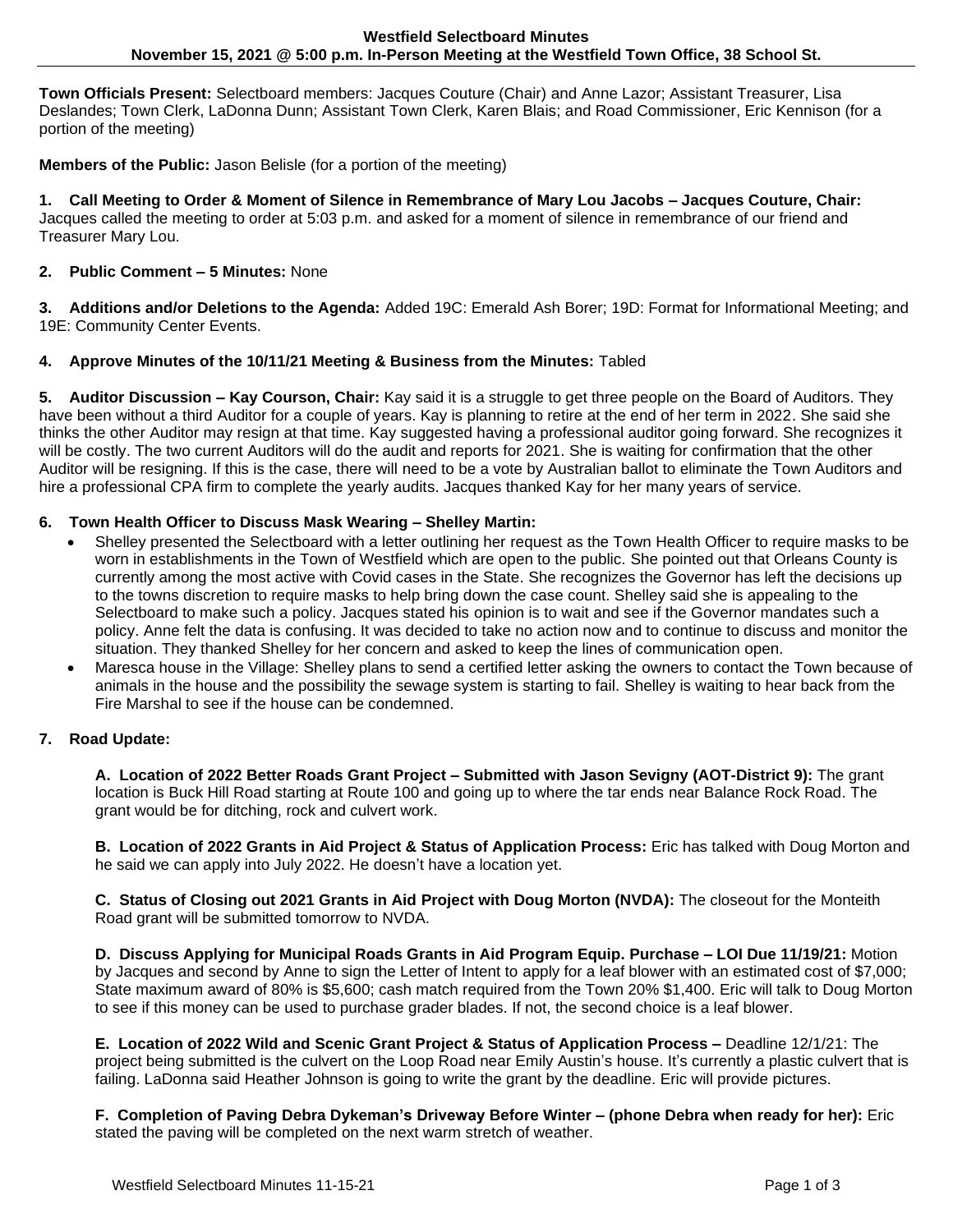**G. Troubleshoot Broken Radar Sign on North End of Town:** Jacques said he will get D & D Electric over to check the wiring. If the wirings in order, the batteries will be checked next.

**H. Continue Discussion on Reclassifying Reservoir Road and Lane Road:** Jason Sevigny sent paperwork for the Selectboard to review. The Selectboard feels the precedent is Reservoir Road is a class 3 road that the Town has never plowed in the winter.

**I. Status of Closing Reservoir Road and Traffic Barricade Options Recommended by VLCT/PACIF:** The cement barricades will be up on December 1<sup>st</sup>. Jacques is ordering the road closed signs.

**J. Reminder of Highway Budget Meeting on 12/7/21 at 8 a.m. – Town Office:** Eric will be present.

**K. VAST Request:** VAST officials asked Eric about the Town replacing a culvert on Verge Rd. The Selectboard decided to wait until later in 2022.

**8. Appoint New Treasurer:** There was a motion by Anne and second by Jacques to appoint Lisa Deslandes as the Treasurer until Town Meeting 2022 at which time she will run for the unexpired term of Mary Lou Jacobs, ending Town Meeting 2024. Lisa was congratulated and welcomed.

#### **9. Treasurer's Report:**

**A. Approve Warrants for Expenditures Dated:** 10/13/21 \$12,202.93 (bills) & \$3,949.13 (payroll); 10/21 \$1,773.43 (bills); 10/27 \$16,627.62 (bills) & \$3,724.38 (payroll); 11/4 \$12,543.60 (bills); 11/10 \$938,922.56 (bills-school payments) & \$5,326.29 (payroll): Motion by Anne and second by Jacques to approve the warrants as listed.

**B. Review Budget Status Report, Checking Account Balance & Investment Accounts: (emailed in advance)**  Lisa reported she is working to get all of the grant income posted. The oil account shows being over budget because of pre-paying for 2022. She will be transferring money to the grader fund and to the Good Neighbor Fund.

**C. Discuss/Approve Health Insurance Plan for LaDonna Dunn & Eric Kennison:** LaDonna and Eric are happy with the switch last year to MVP. It was a substantial savings to the Town switching from Blue Cross/Blue Shield. The new rate for the Platinum1 MVP VT (Standard) Plan is \$810.54. There was a motion by Anne and second by Jacques to continue with the current Platinum MVP Plan.

**D. Review Status of Authorized Signatures at Community National Bank & North Country Fed. Credit Union:** Everyone has signed the new signature cards.

**E. Discuss Timing of Adding New Treasurer to Edward Jones Account:** Lisa will be added to the Edward Jones Account. After the new Selectboard member is elected, new signature cards will need to be made.

### **10. Recycling Update:**

**A. Follow-up on Ways to Heat the Recycling Area for Winter:** Jacques reported the strips hanging from the door would cost approximately \$600. This would help stop the wind. We could possibly have patio heaters by the money table to help the person taking the money stay warm in the winter. Another idea was a shanty with a gas heater. It was felt this would have to be anchored but seems a feasible solution. Possibly Jason Belisle could make it for the town.

**B. Discuss/Hire Recycling Attendant:** Jacques would like to concentrate longer on developing a team approach. More people are expressing willingness to help occasionally. There are numerous teams forming.

**C. Discuss Raising Tire Prices Due to Increase from NEKWMD & Doug Demers Offer to Dispose of Tires:** Tire prices will be increased by \$.50/per tire. It was decided to discuss with Eric Kennison the possibility of him bringing tires to Lyndonville in his truck. The Selectboard thought it would be a more cost-effective way to dispose of the tires. Jacques will talk with Eric.

**D. Determine Alternate Dates and/or Closing on Christmas and New Year's – both on Saturdays:** It was decided to close on Christmas Day and open on Sunday, December 26<sup>th</sup> and open on New Years Day, Saturday, January 1<sup>st</sup> regular hours 8 a.m. until Noon. LaDonna will make flyers to hand out at recycling and promote in town, on social media and the municipal website.

**11. Septic Problem at Community Center:** Jacques reported the problem was the pump failed. It has been replaced and the septic pumped so hopefully the problem is resolved.